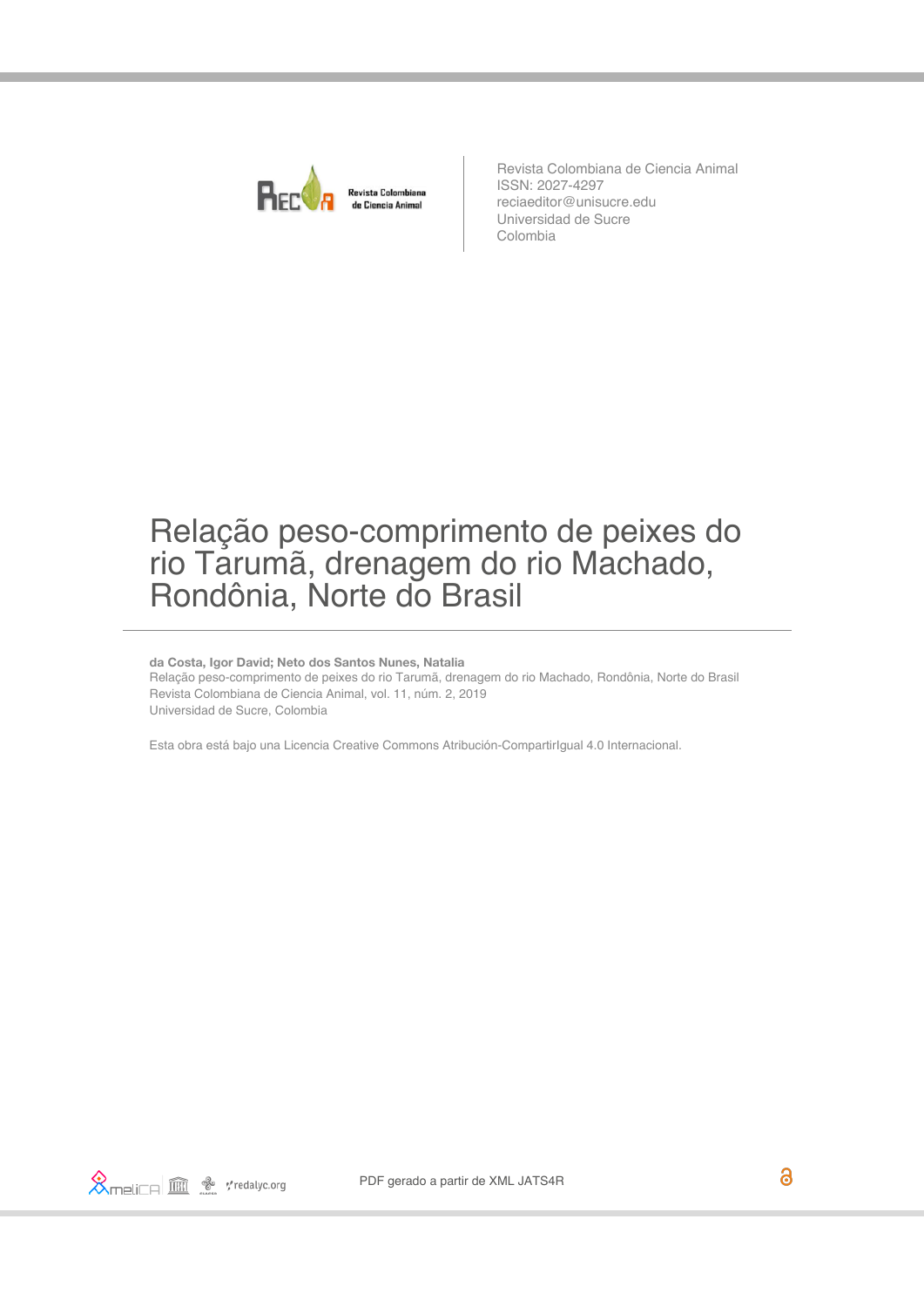Relação peso-comprimento de peixes do rio Tarumã, drenagem do rio Machado, Rondônia, Norte do Brasil

Length–weight relationships of fishes from Tarumã River, Machado River drainage, Rondônia State, northern Brazil

*Igor David da Costa Universidade Federal Fluminense, Instituto do Noroeste Fluminense de Educação Superior, Avenida João Jasbick, s/ nº - Bairro: Aeroporto, CEP: 28470-000, Santo Antônio de Pádua, Rio de Janeiro, Brasil., Brasil* igorbiologia@yahoo.com.br <http://orcid.org/0000-0002-8556-5507>

Recepção: 30 Abril 2019 Aprovação: 18 Junho 2019 Publicado: 04 Julho 2019

*Natalia Neto dos Santos Nunes Universidade Federal de Rondônia, Programa de Pós-Graduação em Ciências Ambientais, Av. Norte Sul 7300, CEP: 76.940-000, Rolim de Moura, Rondônia, Brasil., Brasil* nataliansnunes@gmail.com

**D** <http://orcid.org/0000-0001-5744-1358>

Recepção: 30 Abril 2019 Aprovação: 18 Junho 2019 Publicado: 04 Julho 2019

#### Resumo:

A relação peso-comprimento tem muitas funções na área da ecologia de peixes. O objetivo do presente trabalho é o de fornecer as estimativas de relações morfométricas para 13 espécies de peixes de água doce. As amostras foram coletadas com o auxílio de malhadeiras, em maio e setembro de 2015, no rio Tarumã, Reserva Biológica do Jaru. As relações peso-comprimento foram estimadas a partir de 343 espécimes pertencentes a treze espécies, sete famílias e duas ordens. As regressões lineares foram significativas (p≤0,001). O valor de b variou de 1,36 em Leporinus friderici a 3,30 em B. amazonicus. A espécie Colossoma macropomum apresentou um padrão de crescimento isométrico (b=3,09). As novas relações peso-comprimento para 2 espécies, novo peso máximo para 4 espécies e tamanhos máximos registrados para 3 espécies destacam a escassez de informações sobre aspectos biológicos dos peixes da Amazônia. Estes resultados podem fornecer informações para a FishBase, bem como dados importantes para o manejo da ictiofauna e conservação da Bacia do Rio Tarumã.

Palavras-chave: Amazônia, Reserva Biológica, Biodiversidade, Conservação, Ictiofauna.

#### ABSTRACT:

The length-weight relationship has many functions in the area of fish ecology. The objective of this work is to provide the estimates of morphometric relationships for 13 freshwater fish species. Samples were collected with the aid of gillnets in May and September 2015 in the Tarumã river, Jaru Biological Reserve. Length–weight relationships were estimated from 343 specimens belonging to thirteen species, seven families and two orders. The linear regressions were significant ( $p \le 0.001$ ). The value of b varied from 1.36 in Leporinus friderici to 3.30 in B. amazonicus. The specie Colossoma macropomum had an isometric growth pattern  $(b=3.09)$ . The new Length–weight relationships for 2 species, new maximum weight for 4 species and maximum sizes recorded for 3 species highlight the scarcity of information on biological aspects of Amazon fishes. These results can provide information for the FishBase as well as important data for the management of icthyofauna and conservation of the Tarumã River Basin.

KEYWORDS: Amazonia, biological reserve, Conservation, Biodiversity, Ichthyofauna.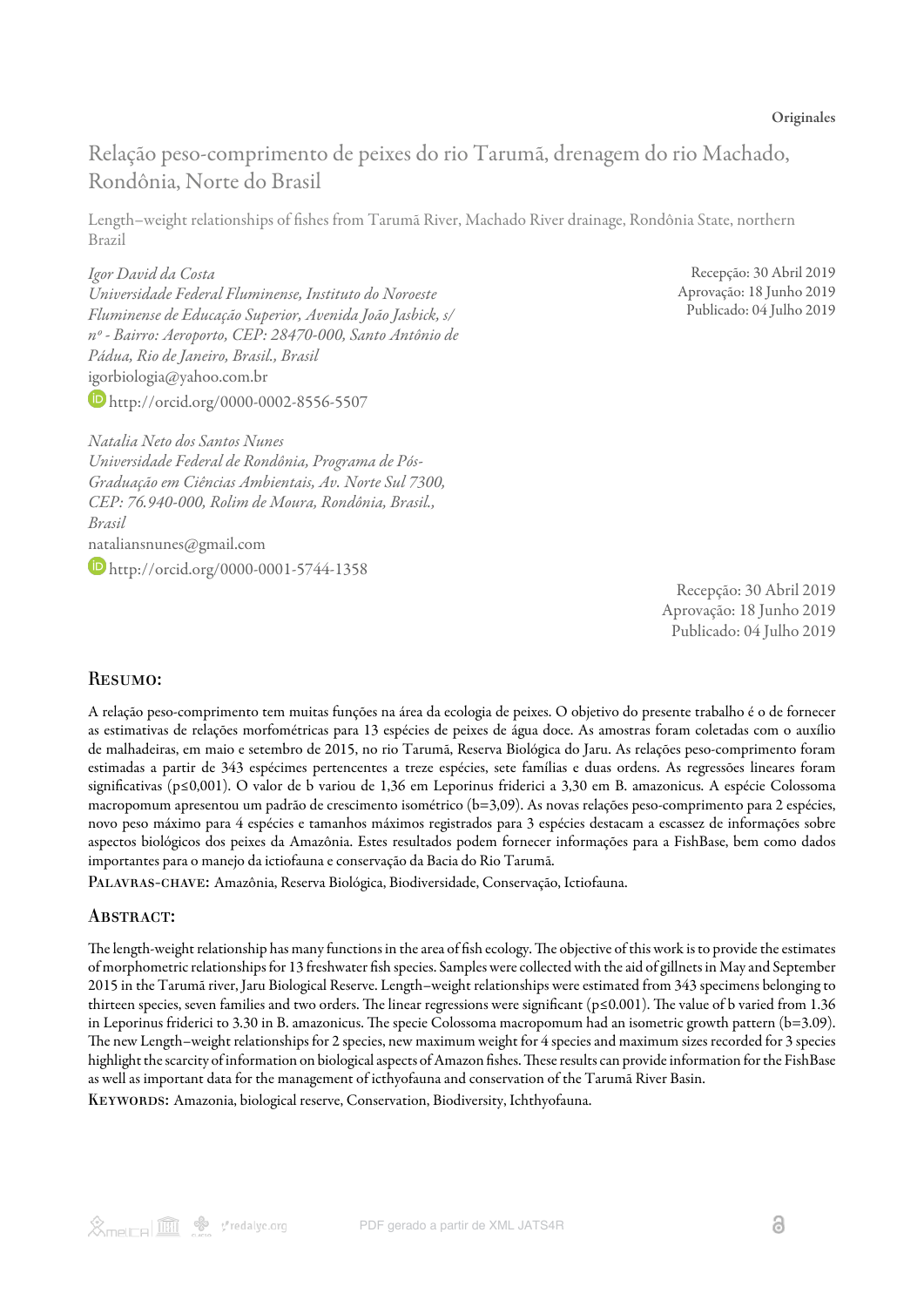## INTRODUCTION

The largest number of protected areas (PA) in the world is in Brazil  $(1)$  $(1)$ , totaling more than 30000 Km2 ([2\)](#page-4-1). About 43% of Brazilian Amazon are considered PA ([3](#page-4-2)). Although there are doubts about the purpose of conservation units, studies indicate that these are useful in reducing deforestation and ichthyofauna conservation [\(4](#page-4-3),[5](#page-4-4)).

The Amazon basin is home to the world's largest ichthyofauna diversity  $(6,7)$  $(6,7)$  $(6,7)$  $(6,7)$ . In the Madeira River basin, more than 820 species of fish were recently identified ([8](#page-4-7)). In the Machado River basin, Madeira River subbasin, 48 species were collected at the Pirarara and Tamarupa rivers ([9\)](#page-4-8), 140 species in small streams ([10](#page-4-9)) and 74 species in the Tarumã river, middle Machado River [\(11](#page-4-10)). The studies on evaluation of fish stocks in the Amazon region are scarce [\(12](#page-4-11)), as well as information on fish morphometric relationships [\(13](#page-4-12)[,14](#page-4-13)).

The length-weight relationship (LWR) has many functions in the area of fish ecology [\(15\)](#page-4-14). The LWR allows i) to predict fish length based on weight and vice versa, ii) calculate the growth rate of the species and iii) obtaining the body state of the individuals sampled ([16](#page-4-15)). The LWR studies are necessary to understand the fish life cycle, especially in regions where fishing represents the important economic activities and the main animal protein consumed by traditional communities ([12](#page-4-11)). The objective of this study was to calculate the LWR of 13 species of fish captured in the Tarumã River, Jaru Biological Reserve, as the first study on the biology of fish species in this PA.

#### MATERIALS AND METHODS

e Jaru Biological Reserve (Rebio Jaru) is administered by the Instituto Chico Mendes de Conservação da Biodiversidade (ICMBio). The Rebio Jaru hydrographic network (9°27'19" S, 61°40'43" W - 9°47'04" S, 61°40'19" W) is part of the Machado River basin, Rondônia State, Brazil. The Tarumã River is located in the Rebio Jaru area.

We performed collections of freshwater fish in May and September 2015. We collected the fish using a total of eight gillnets with meshes of 2 x 20 m (mesh sizes: 30, 40, 50, 60, 70, 80, 90 and 100 mm, opposite knots), these were euthanized in a solution of clove oil ([17](#page-4-16)). The fish were fixed in 10% formalin solution, preserved in 70% ethanol and later deposited in the Coleção de Peixes da UFMT, Brazil. The fish sampling was authorized by the ICMBio (license code: 48723–2/2015).

The individuals captured were identified with the help of identification keys [\(8\)](#page-4-7) and biometric data (total length (TL) in cm and total weight (TW) in g) were recorded. Weight and length were estimated using the expression P = aCb, where P = weight total, C = total length, a = intercept and b = angular coefficient ([18\)](#page-5-0); the parameters a and b were estimated after logarithmic transformation of weight and length data [\(19](#page-5-1)). We verified in the fishBase [\(20](#page-5-2)) the absence of the LWR records, as well as the occurrence of the TL and TW maximum values recorded for the species captured in the Tarumã river. Statistical tests were performed using the R-package  $(21)$  $(21)$  with significance of  $p<0.05$ .

#### RESULTS

The LWR was estimated from 343 specimens belonging to thirteen species, seven families and two orders ([Table 1\)](#page-3-0). The linear regressions were significant ( $p \le 0.001$ ). The R2 varied from 0.91 in Boulengerella cuvieri to 0.99 in Brycon amazonicus. The intercept a varied from 0.0045678 in B. amazonicus to 0.0798564 in B. cuvieri (mean  $0.0422121 \pm 0.0532370$ ). The value of b varied from 1.36 in Leporinus friderici to 3.30 in B. amazonicus (mean  $2.33\pm1.37$ ). The specie Colossoma macropomum had an isometric growth pattern (b=3.09) ([Table 1](#page-3-0)).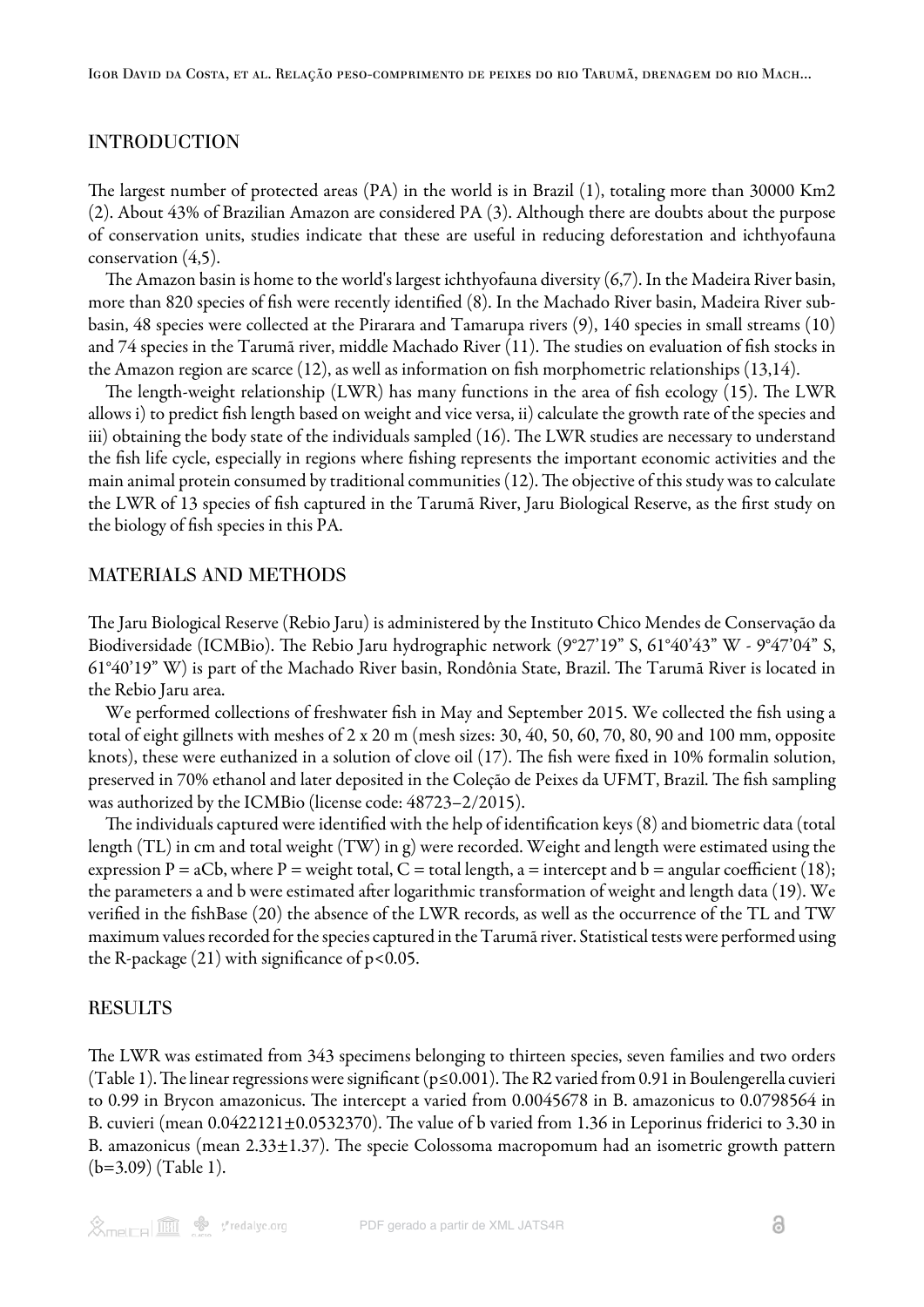### TABLE 1

<span id="page-3-0"></span>Descriptive statistics and length–weight relationship parameters for 13 fish species, Tarumã River, Jaru Biological Reserve, Amazon. New length-weight relationships (\*), maximum total weight (†) and maximum total length (•). Systematic positions were based on Nelson et al. (2016).

|                                                                                |   | TL (cm)      |      | TW(q) |                |           | Regression parameters  |                |
|--------------------------------------------------------------------------------|---|--------------|------|-------|----------------|-----------|------------------------|----------------|
| Order/Family/species<br>Characiformes<br>Anostomidae                           | Ν | Min. Max.    |      | Min.  | Max.           | a         | b (95% CL)             | R <sub>2</sub> |
| Leporinus friderici (Bloch, 1794)                                              |   | 15 21 7 35 1 |      | 250.2 | 545.3          | 0.0245678 | 1.36 (1.23 to<br>1.55) | 0.92           |
| Bryconidae<br>Brycon amazonicus (Spix & Agassiz,<br>1829)†<br>Ctenoluciidae    |   | 19 23 5 60.2 |      | 135   | 2950.2         | 0.0045678 | 3.30 (3.15 to<br>3.57) | 0.99           |
| Boulengerella cuvieri (Spix &<br>Agassiz, 1829)<br>Cynodontidae                |   | 22 24.7 84.1 |      | 650.1 | 4035.5         | 0.0798564 | 1.85 (1.56 to<br>2.10) | 0.91           |
| Hydrolycus armatus (Jardine, 1841)                                             |   | 27 32.5      | 65.3 | 380.3 | 2501.3         | 0.0197435 | 2.95 (2.47 to<br>3.17) | 0.92           |
| Hydrolycus tatauaia Toledo-Piza,<br>Menezes & Santos, 1999<br>Prochilodontidae |   | 25 28.1      | 35.2 | 481.3 | 839.1          | 0.0387431 | 2.80 (2.49 to<br>3.20) | 0.96           |
| Prochilodus nigricans Spix &<br>Agassiz, 1829                                  |   | 23 9.5       | 35.2 | 50.1  | 820.0          | 0.0261234 | 2.17 (1.98 to<br>2.50) | 0.93           |
| Serrasalmidae<br>Colossoma macropomum (Cuvier,<br>1816)                        |   | 27 34.2      | 64.5 |       | 1500.0 10150.3 | 0.0234781 | 3.09 (2.87 to<br>3.22) | 0.92           |
| Myloplus lobatus (Valenciennes,<br>1850)+.*                                    |   | 24 16.0      | 31.2 | 280.2 | 320.3          | 0.0465211 | 2.18 (1.87 to<br>2.34) | 0.90           |
| Mylop----lus rubripinnis (Müller &<br>Troschel, 1844)                          |   | 28 15.4 39.2 |      | 150.2 | 1643.2         | 0.0123121 | 1.78 (1.55 to<br>2.02) | 0.96           |
| Myloplus torquatus (Kner, 1858)+,*,•                                           |   | 51 16.4 34.6 |      | 268.0 | 1050.0         | 0.0134521 | 3.27 (3.01 to<br>3.48) | 0.93           |
| Serrasalmus compressus Jégu, Leão<br>& Santos, 1991+.•                         |   | 30 6.5       | 26.3 | 4.5   | 613.2          | 0.0128943 | 3.29 (2.98 to<br>3.60) | 0.96           |
| Serrasalmus rhombeus (Linnaeus,<br>$1766$ ).<br>Siluriformes                   |   | 52 19.0 46.4 |      | 260.0 | 1573.2         | 0.0266721 | 2.39 (2.03 to<br>2.69) | 0.97           |
| Auchenipteridae<br>Ageneiosus inkermis (Linnaeus,<br>1766)                     |   | 15 23.3 50.5 |      | 202.2 | 270.2          | 0.0387322 | 2.68 (2.23 to<br>2.87) | 0.93           |

## DISCUSSION

The new LWRs for 2 species, new maximum weight for 4 species and maximum sizes recorded for 3 species highlight the scarcity of information on biological aspects of Amazon fishes. The allometric coefficients of the L. friderici, B. cuvieri, Prochilodus nigricans, Myloplus lobatos, Myloplus rubripinnis and Serrasalmus rhombeus species are not among the values (2.7–3.5) described by Froese (16). Factors such as habitat, area, seasonality, degree of stomach repletion, sex ratio, health, sample size, reproductive stages and preservation methods, could justify the values not in line with that proposed by Froese ([16](#page-4-15),[22,](#page-5-4)[23,](#page-5-5)[24\)](#page-5-6). These results can provide information for the FishBase as well as important data for the management of icthyofauna and conservation of the Tarumã River Basin.

Conflict of interest There is no conflict of interest Acknowledgements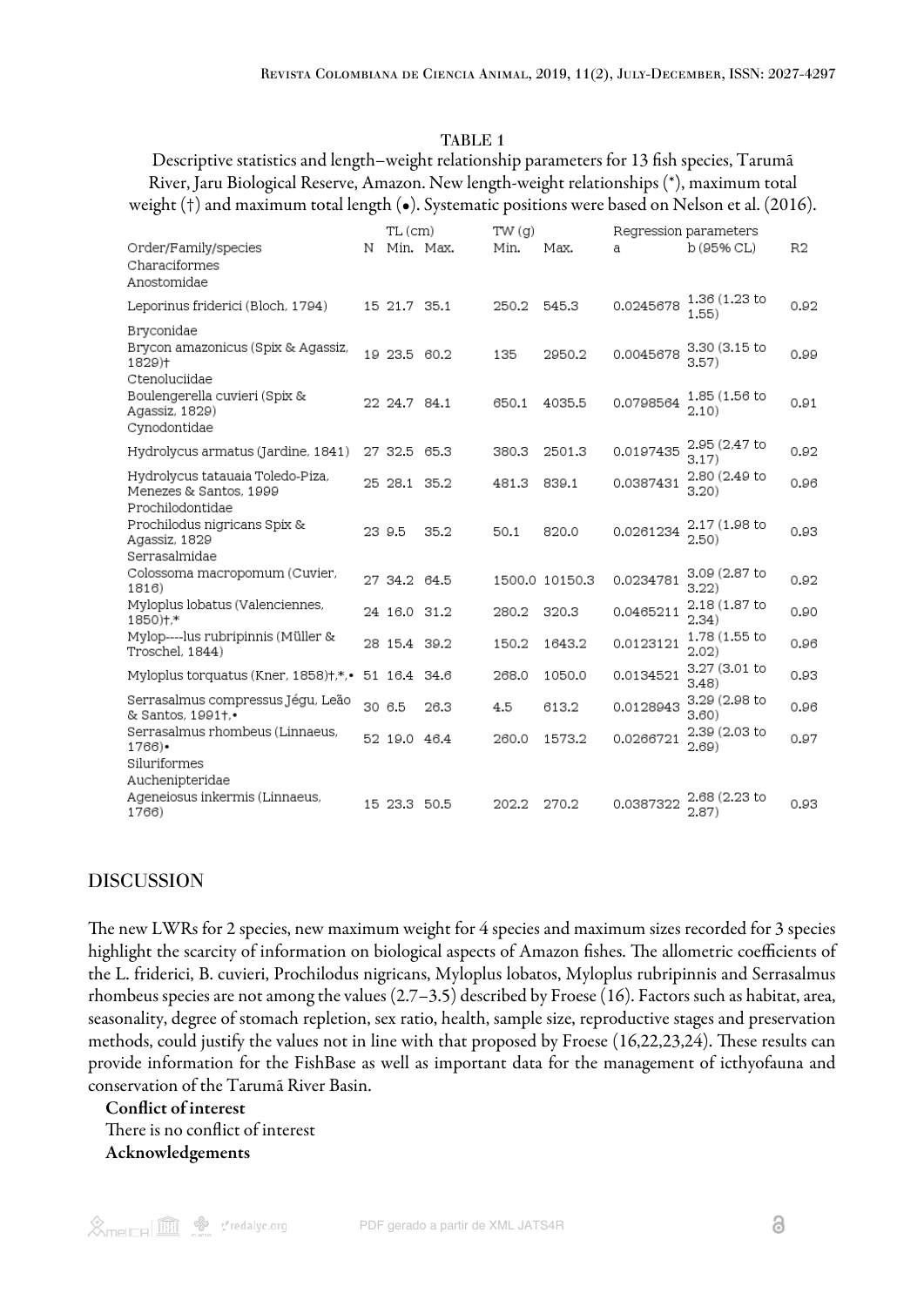We are grateful to the staff members of the ICMBio for their financial support and technical assistance in the fieldwork and Universidade Federal de Rondônia for their laboratory support.

## **REFERÊNCIAS**

- <span id="page-4-0"></span>1. Bernard E, Penna LAO, Araújo E. Downgrading, downsizing, degazettement, and reclassification of protected areas in Brazil. Conservation Biology. 2014; 28(1):939-950. DOI: https://doi.org/10.1111/cobi.12298
- <span id="page-4-1"></span>2. Peres CA. Why we need megareserves in Amazonia. Conservation Biology. 2005; 19(1):728-733. DOI: https:// doi.org/10.1111/j.1523-1739.2005.00691.x
- <span id="page-4-2"></span>3. Veríssimo A, Rolla A, Souto Maior APC, Monteiro A, Brito B, Souza C, Augusto CC, Cardoso D, Conrado D, Araújo E. Áreas protegidas na Amazônia Brasileira: Avanços e Desafios. 1ª edição. São Paulo: Imazon/ISA; 2011. URL: https://imazon.org.br/areas-protegidas-na-amazonia-brasileira-avancos-e-desafios-2/
- <span id="page-4-3"></span>4. Bruner AG, Gullison RE, Rice RE, Da Fonseca GA. Effectiveness of parks in protecting tropical biodiversity. Science. 2001; 291(5501): 125-128. DOI: https://doi.org/10.1126/science.291.5501.125
- <span id="page-4-4"></span>5. Frederico RG, Zuanon J, De Marco Jr P. Amazon protected areas and its ability to protect stream-dwelling fish fauna. Biological Conservation. 2018; 219(1):12-19. https://doi.org/10.1016/j.biocon.2017.12.032
- <span id="page-4-5"></span>6. Reis RE. Conserving the freshwater fishes of South America. International Zoo Yearbook. 2013; 47(1):65-70. DOI: https://doi.org/10.1111/izy.12000
- <span id="page-4-6"></span>7. Reis RE, Albert JS, Di Dario F, Mincarone MM, Petry P, Rocha LA. Fish biodiversity and conservation in South America. Journal of Fish Biology. 2016; 89(1):12-47. DOI: https://doi.org/10.1111/jfb.13016
- <span id="page-4-7"></span>8. Queiroz LJ, Torrente-Vilara G, Ohara WM, Pires THS, Zuanon J, Doria CRC. Peixes do Rio Madeira. 1ª edição. São Paulo: Dialeto Latin American Documentary; 2013.
- <span id="page-4-8"></span>9. Perin L, Shibatta OA, Bernarde PS. Fish, Machado River basin, Cacoal urban area, state of Rondônia, Brazil. Check list. 2007; 3(1):94-97. http://dx.doi.org/10.15560/3.2.94
- <span id="page-4-9"></span>10. Casatti L, Pérez-Mayorga MA, Carvalho FR, Brejão GL, Costa ID. The stream fish fauna from the rio Machado basin, Rondônia State, Brazil. Check list. 2013; 9(1):1496-1504. http://dx.doi.org/10.15560/9.6.1496
- <span id="page-4-10"></span>11.Costa ID, Ohara WM, Almeida M. Fishes from the Jaru Biological Reserve, Machado River drainage, Madeira River basin, Rondônia State, northern Brazil. Biota Neotropica. 2017; 17(1):1-9 . DOI: https:// doi.org/10.1590/1676-0611-BN-2016-0315
- <span id="page-4-11"></span>12. Freitas TMS, Prudente BS, Fontoura NF, Montag LFA. Length-weight relationships of dominant fish species from Caxiuana National Forest, Eastern Amazon, Brazil. Journal of Applied Ichthyology. 2014; 30:1081-1083. DOI: https://doi.org/10.1111/jai.12436
- <span id="page-4-12"></span>13. Giarrizzo T, Oliveira RRS, Andrade MC, Goncalves AP, Barbosa TAP, Martins AR. Length–weight and length– length relationships for 135 fish species from the Xingu River (Amazon Basin, Brazil). Journal of Applied Ichthyology. 2015; 31(1):415-424. https://doi.org/10.1111/jai.12677
- <span id="page-4-13"></span>14. Schmid K, Andrade MC, Jesus AJS, Araujo JS, Santos PRB, Giarrizzo T. Length-Weight Relationships for Fish Fauna from Waterbodies in the Upper Tapajos River Basin of Palito Mountain Ridge, Brazilian Amazon Region. Biota Amazônica. 2015; 59(1):112-114. DOI: https://doi.org/10.18561/2179-5746/ biotaamazonia.v5n3p112-114
- <span id="page-4-14"></span>15. Beyer JE. On length–weight relationships computing the mean weight of the fish of a given length class. Fishbyte.1987; 59(1):11-13.
- <span id="page-4-15"></span>16. Froese R. Cube law, condition factor and weight-length relationships: history, meta-analysis and recommendations. Journal of Applied Ichthyology. 2006; 22(1):241-253. https://doi.org/10.1111/ j.1439-0426.2006.00805.x
- <span id="page-4-16"></span>17. American veterinary medical association. Report of the AVMA panel on euthanasia. Journal of the American Veterinary Medical Association. 2001; 218(1):669–696. URL: https://avmajournals.avma.org/toc/ javma/218/5